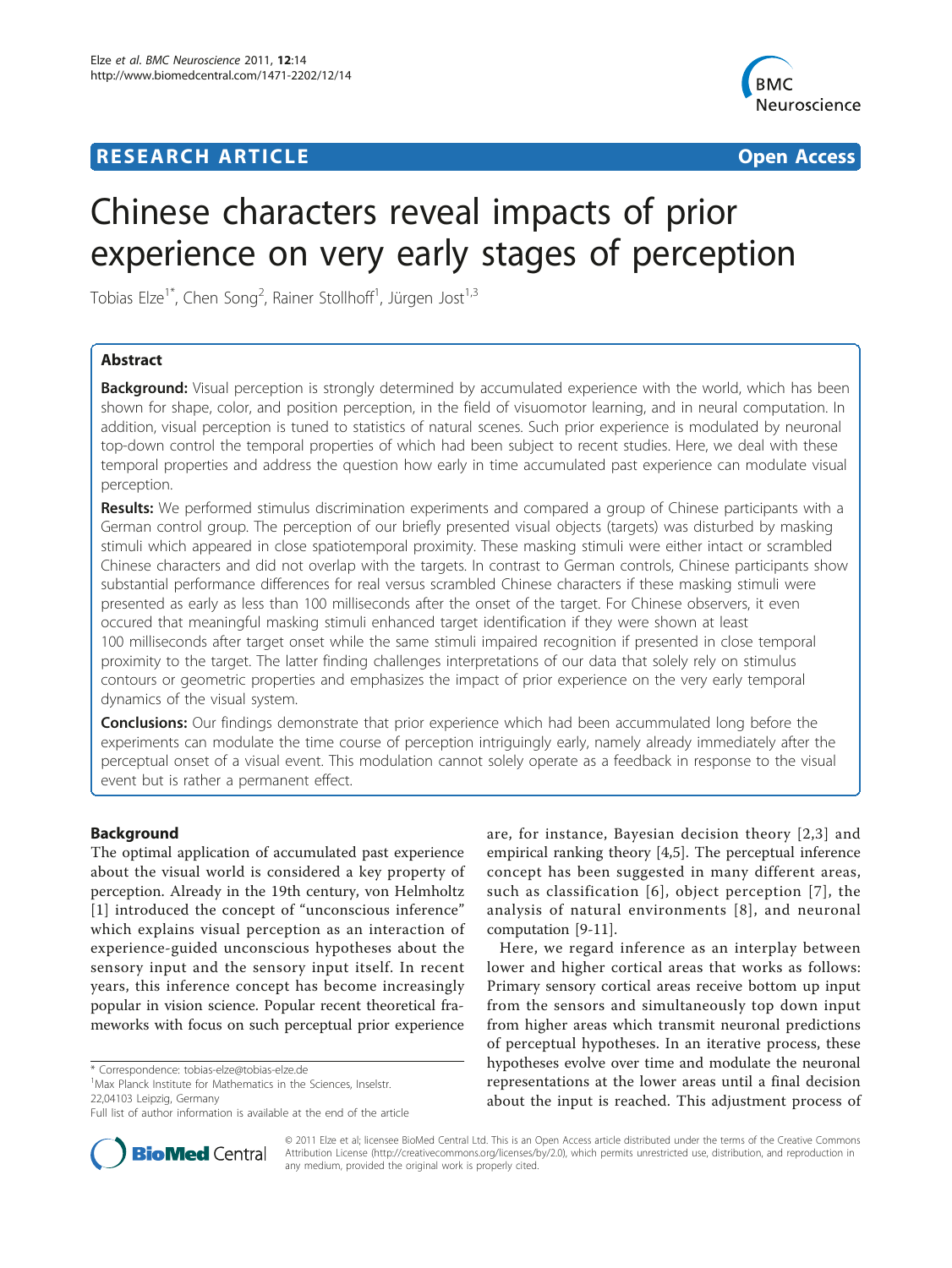top down predictions and bottom up evidence is subject to prior expectations originating from the observer's experience over lifetime. There are numerous examples that perception is strongly determined by accumulated experience with the world. For instance, prior knowledge that light usually comes from above has been shown to influence shape perception [[12](#page-9-0)], knowledge about the natural color of fruits modulates the color appearance of objects [\[13](#page-9-0)], position perceptions of moving objects are determined by accumulated experience with image speeds [[14\]](#page-9-0), or visual perception is tuned to statistics of natural scenes, e.g. spectral statistics of natural scences predicts perceptual color qualities [[15\]](#page-9-0) or experience with object positions in natural scenes constitutes perceptual priors which modulate the locations of observers' first saccades [\[16\]](#page-9-0). In addition, inference can be examined in behavioral studies. It could be shown, for instance, that observers combine visual featural information with externally assigned values to stimuli in a way that is consistent with optimal Bayesian inference [[17](#page-9-0)], or influences of experience have been demonstrated to change size-weight priors [\[18\]](#page-9-0). Furthermore, experimental findings from brain imaging that predictable visual input is processed with less neural activation in the primary visual cortex [[19](#page-9-0)] give additional evidence for the concept of perceptual priors, and the cortical facilitation for emotionally arousing and therefore highly meaningful stimuli has been shown to be rapid [[20\]](#page-9-0).

While it is commonly accepted that such perceptual priors play an important role in higher level visual processing, many phenomena in low level vision are explained in terms of purely feedforward information flow which is not influenced by the observers' prior experience. Top down influences in visual experiments are often restricted to the immediate spatial context, or perceptual priors are built up immediately before the observers' decisions (visual priming experiments) but are not acquired over the observers' lifetime. Here, we investigate the influences of accumulated perceptual prior experience on the very early temporal course of visual perception by the psychophysical experimental paradigm Object Substitution Masking [[21\]](#page-9-0) (OSM). In OSM, a target stimulus is flashed for a duration of around 10 milliseconds. A second stimulus, the mask, is presented in close spatiotemporal proximity to the target. Although both stimuli are non-overlapping, the mask impairs target identification performance. Usually, the mask impact is controlled by either the mask duration or, as in the current study, the temporal interval between target and mask called interstimulus interval (ISI).

In OSM, the impairment of target visibility is explained as the disturbance of the inference between higher cortical hypotheses and lower area visual input

[[22,23](#page-9-0)]. In contrast to low level feedforward explanations for many other perceptual impairment phenomena, the OSM theory assumes that target and mask do not compete at the level of stimulus configurations or contours but rather on an object level. For certain ISIs, the temporal dynamics of the perceptual inference cause the inhibition of the "target hypothesis" by the "mask hypothesis". Masking is thus caused by the substitution of the target object with the mask object. The iterative inference process in the OSM concept does not take perceptual priors into account. If the target identification impairment is an indicator for very early visual inference, as suggested by the OSM model, we expect to see an influence of perceptual priors. Although the target impairment effect occurs as early as within the first 100 ms after the perceptual onset of the target, groups of observers with different priors should reveal differences in their OSM time course even if exposed to identical target and mask stimuli.

In order to test this hypothesis, we performed OSM experiments using Chinese characters as stimuli and compared the results of a group of native Chinese observers to a German control group. Figure [1](#page-2-0) outlines our rationale: For German observers, these characters are supposed to be arbitrary geometrical symbols. If a Chinese target character is followed by a Chinese character mask, this means nothing more than the transformation of one meaningless geometrical symbol to another. For Chinese participants, Chinese characters are meaningful objects to which they were frequently exposed over their lifetime. If a Chinese character target is followed by another Chinese character, two hypotheses that are strongly preactivated due to character priors, the hypothesis of the target character and that of the mask character, will compete in the inference process. Object substitution takes place between two stimuli of an equal degree of "objectness", and we expect a higher masking magnitude compared to a mask which is not a Chinese character. Therefore, the strong familiarity with the mask will impede the correct identification of the target. For German participants, we expect no differences between Chinese character masks and other masks.

As shown already a decade ago [[23](#page-9-0)], the target impairment effect of OSM can be obtained by such simple masking stimuli as four dots surrounding the target, and the strength of the effect is modulated by attentional factors auch as set size. DiLollo and colleagues [[23](#page-9-0)] systematically varied set sizes and demonstrated strong effects for sizes of eight stimuli or more. Jiang and Chun [[24\]](#page-9-0) received OSM effects even when target and mask stimuli were spatially clearly separated. In their experiments, they presented eight stimuli in a circular manner. We used the same spatial configuration in our experiments, as detailed below.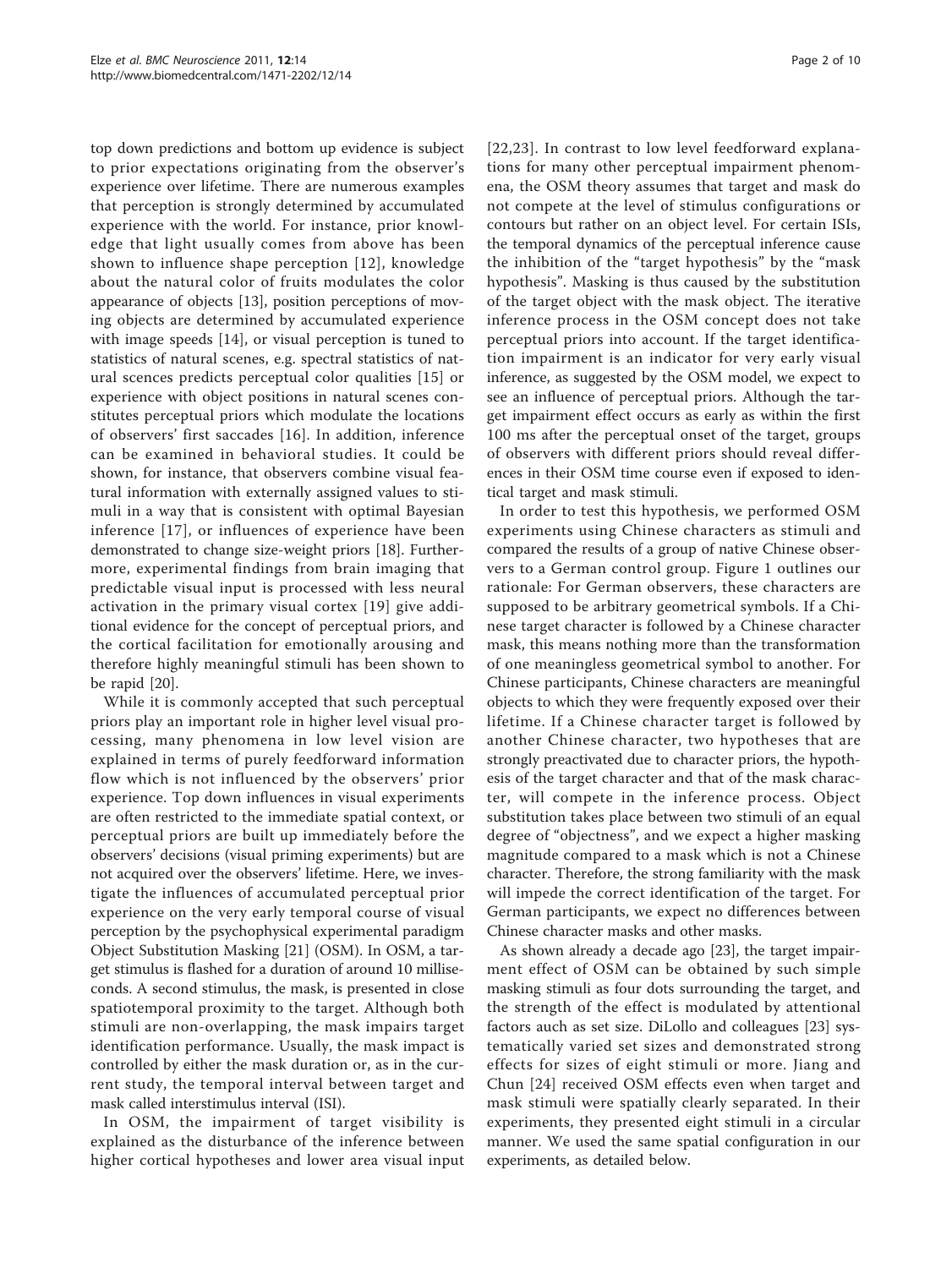<span id="page-2-0"></span>

Our experiments consisted of 16 subsessions in each of which observers had to report which character of a given pair of characters had been presented. The 16 pairs are shown in Figure [2.](#page-3-0) The respective pair for each subsession was chosen in random order.

We presented our target stimuli together with distrators in the following way: In each experimental trial of each subsession, eight characters of the respective pair were flashed in a circular arrangement. Figure [3A](#page-3-0) shows an example for pair 1. The randomly chosen target position was indicated in half of the trials by a surrounding character, chosen such that the combination of the two characters made up another Chinese character (the north-east position in Figure [3A](#page-3-0) shows the resulting combination). In the other half of the trials the indicator stimulus consisted of four surrounding dots.

After a blank ISI of variable length (see Methods), a mask stimulus appeared at a position immediately right to the target for 500 ms. Figure [3B](#page-3-0) shows the different masks used in the two experiments. In Experiment 1, the mask was identical to the indicator stimulus (a), whereas in Experiment 2, the mask was a different stimulus which appeared next to the target position (b). In half of the cases, the mask of Experiment 2 was an intact Chinese character, in the other half a scrambled version of this character. The observers were instructed to ignore the mask. After the mask offset, the participant had to report in a two alternative forced choice task which of the two characters of the pair had been shown as target character by pressing either the left or the right mouse button.

## Results and Discussion

We represent participants' correctness for each condition by expectation values E. Details about the calculations of  $E$  and the further data analyses can be found in the Methods section. The results for all 16 pairs were averaged for each observer.

ISIs for which the mask follows shortly after the target are subject to relatively strong mask influences. From a certain ISI on, target and mask are temporally so distant that the influence of the mask will vanish. Further increases of ISI durations will keep the correct identification responses constant, so that condition differences for such ISIs cannot be attributed to the mask but need to be target effects. A visual inspection of the results (Figure [4](#page-4-0) and [5](#page-5-0)) indicates such a saturation of performance for ISIs from around 200 ms onwards. Therefore, we analyzed the correct responses for ISIs  $\leq 200$  ms and ISIs > 200 ms separately.

In order to test for group and mask type effects, we fitted models to the data. Details about the models can be found in the Methods section. The solid lines in Figure [4](#page-4-0) and Figure [5](#page-5-0) show the optimal model fits for each condition and illustrate which of the two respective conditions yields better performance.

We performed two independent statistical tests to analyze evidence for the Null hypothesis  $H_0$  of equality and the alternative hypothesis  $H_1$  of non-equality: First, we calculated a likelihood ratio  $\chi^2$  test (in the following " $\chi^2$  test"). Second, we approximated the Bayes Factor (BF; see, for instance, [[25](#page-9-0)-[27\]](#page-9-0)) of the models by the Bayesian information criterion (BIC) [[28\]](#page-9-0). See Methods for further details.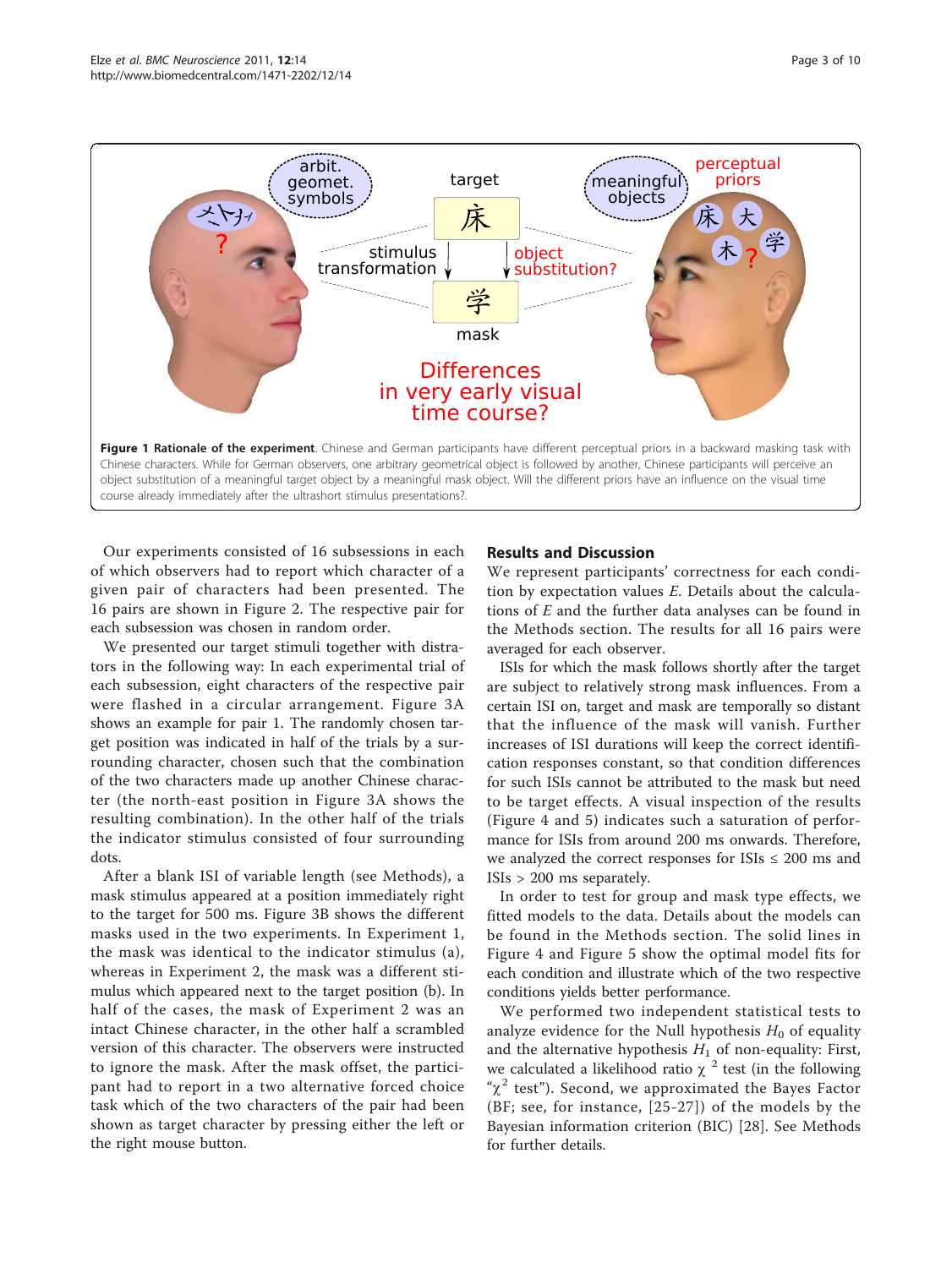

<span id="page-3-0"></span>

Following statistical conventions, we call a difference "significant" if its  $\chi^2$  test p value is less than 0.05. Furthermore, we infer a positive evidence for the difference  $(H_1)$  for a Bayes factor (BF) greater than 3 and a positive evidence for equality  $(H_0)$  for BF <  $\frac{1}{2}$ . A BF inside the interval  $\left[\frac{1}{3}, 3\right]$  reflects statistical uncertainty about which of the hypotheses is correct. Note that the  $\chi^2$  p value is the probability for the data assuming  $H_0$  is true. It can be used to reject  $H_0$  but in contrast to the BF it is uninformative about evidence in favor of  $H_0$ .

#### Results of Experiment 1

Figure [4A](#page-4-0) and [4B](#page-4-0) show summarizing statistics of the mask type effect for each group and the group effect for each mask type, respectively. In addition, the results of the single observers are shown in Fig. S1 in "Supplementary Figures" (see Additional file [1](#page-9-0)).

## Initial training

Chinese observers needed on average 12.5 trials (standard deviation: 7.6) to pass the training. German observers needed 19.4 trials (std: 13.9). A two sample Wilcoxon test [[29](#page-9-0)] did not yield significant group differences.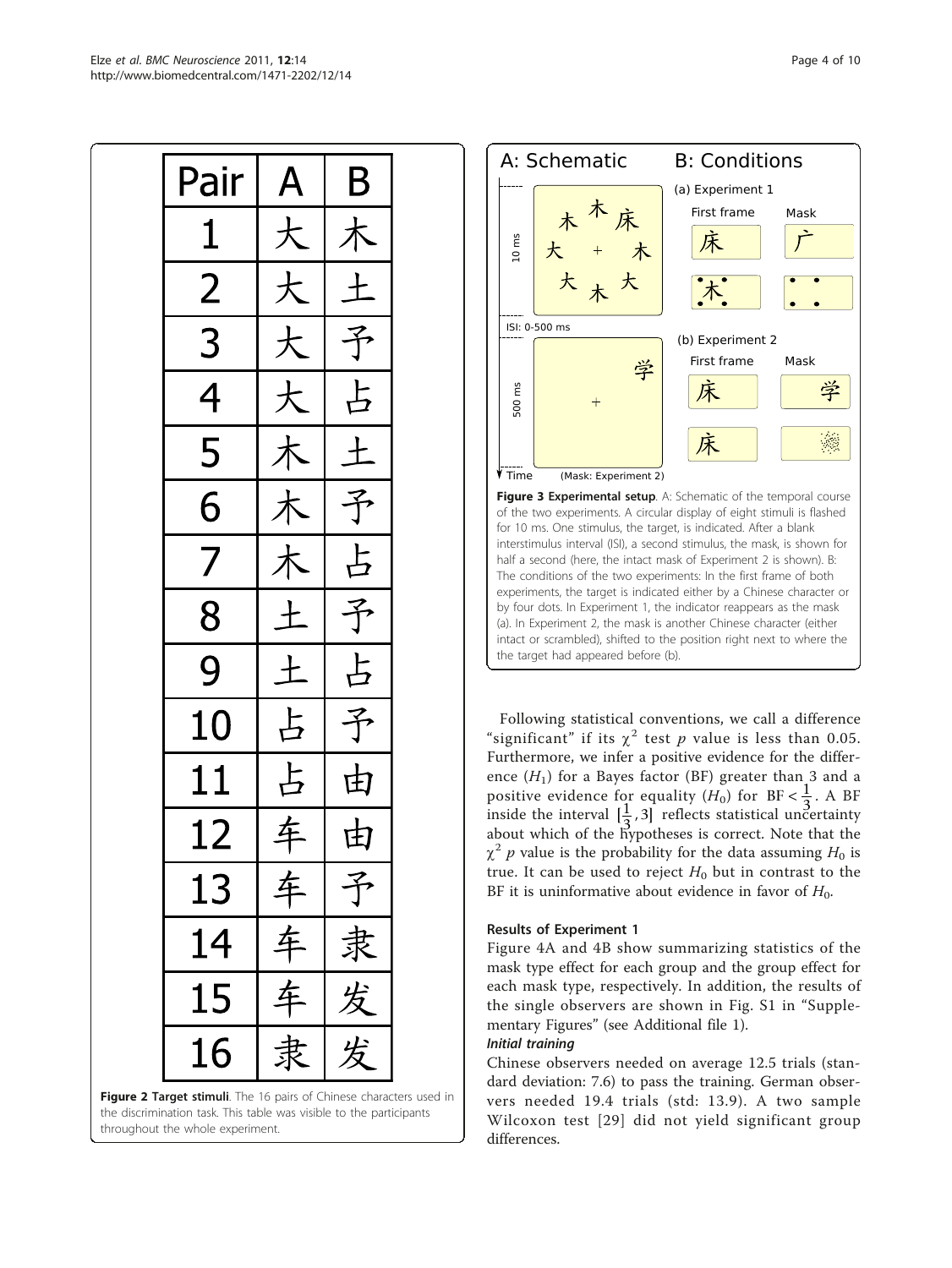<span id="page-4-0"></span>

The solid lines in Figure 4A indicate a trend that Chinese observers perform better than German observers for both mask types. However, this trend is not significant and the Bayes factors give positive evidence for  $H_0$ . Mask type effects

For long ISIs, Chinese participants perform significantly better for character masks (both tests favor  $H_1$ ). For German observers, the  $\chi^2$  test yields a significantly better performance for long ISIs and character masks as well, but the Bayes factor (1.77) shows at most a trend but is still in the uncertainty interval  $\left[\frac{1}{3}, 3\right]$ .

For short ISIs, Chinese observers perform significantly better for four dot masks, in accordance with the Bayes factor, whereas for German observers,  $H_0$  is favored.

#### Results of Experiment 2

Figure [5A](#page-5-0) and [5B](#page-5-0) show summarizing statistics of the mask type effect for each group and the group effect for each mask type, respectively. In addition, the results of the single observers are shown in Fig. S2 in "Supplementary Figures" (see Additional file [1](#page-9-0)).

#### Initial training

Chinese observers needed on average 11.0 trials (standard deviation: 2.6) to pass the training. German observers needed 18.4 trials (std: 11.14). A two sample Wilcoxon test [\[29\]](#page-9-0) did not yield significant group differences.

#### Group effects

There is no significant group effect for any of the mask types, and the Bayes factors favor  $H_0$  (see Figure [5A](#page-5-0)).

## Mask type effects

For long ISIs, there is no significant mask type effect for any of the groups (see Figure [5B](#page-5-0)). For short ISIs, Chinese participants perform significantly better for scrambled masks, and the Bayes factor gives very strong evidence for  $H_1$  accordingly. For German observers, there is no significant difference, and the Bayes factor gives evidence for  $H_0$ .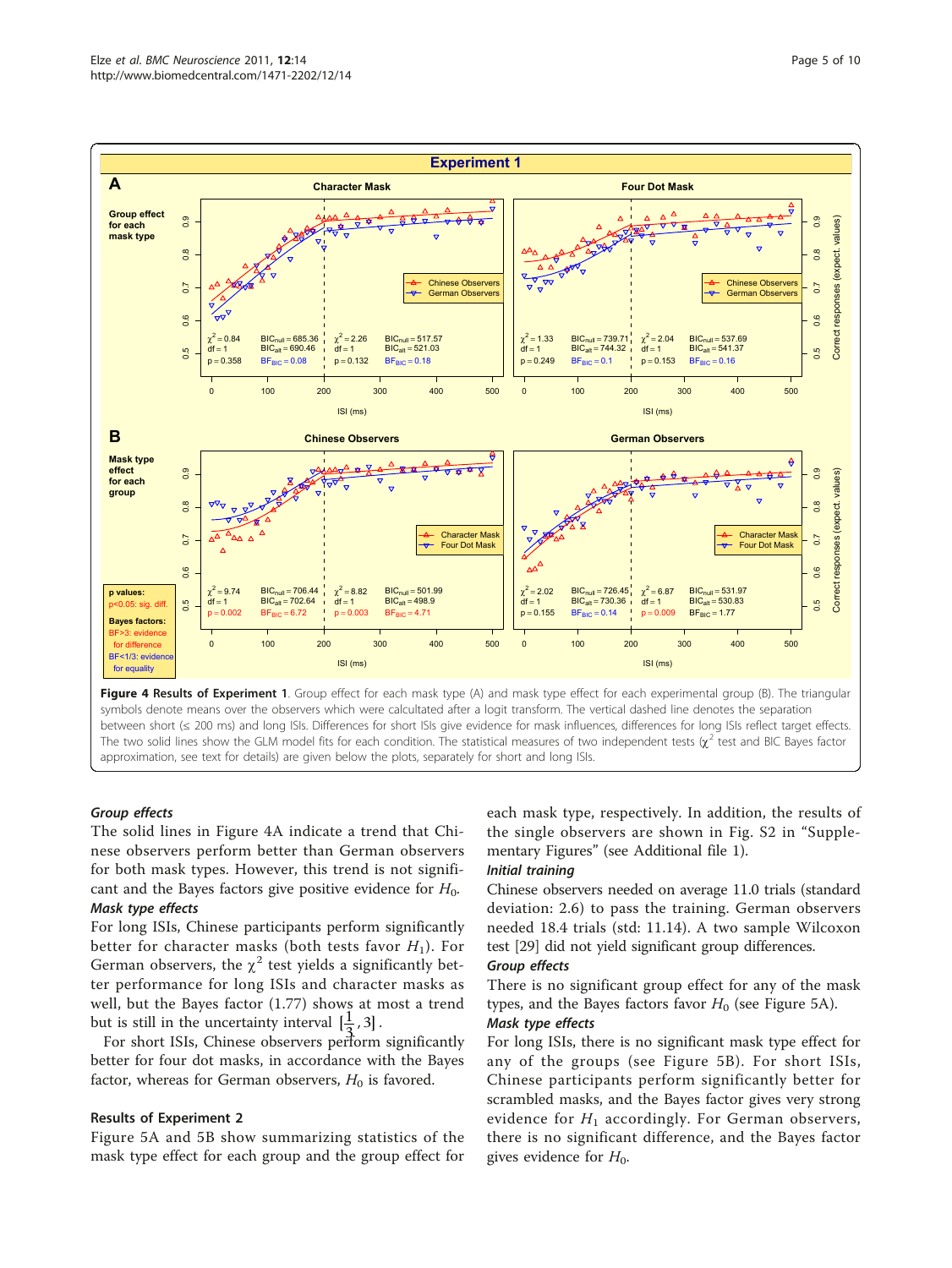<span id="page-5-0"></span>

#### Indicator effects

As Experiment 2 separates indicator and mask, we analyzed the indicator effects (character vs. four dots) over the whole range of ISIs (see Methods for details). Whereas for German observers none of the tests favored an indicator difference ( $\chi^2$  = 0.50, df = 1, p = 0.48; BIC  $null) = 1582.86$ , BIC(alt) = 1589.18, BF<sub>BIC</sub> = 0.0425), the  $\chi^2$  test for Chinese participants is significant and masking seems to be stronger for four dot indicators, as shown in Figure 6. However, the corresponding Bayes factor (0.42) is inside the interval of uncertainty  $(\left[\frac{1}{3}, 3\right])$ .

#### Target effects

Chinese characters are meaningful and frequently encountered objects for native Chinese, therefore one might expect that the ability to discriminate between two Chinese characters is generally higher for Chinese observers compared to German controls, independent of masking. In our experiments, this expectation could not be confirmed: At most, the line plots in Figure [4A](#page-4-0) for both mask types and in Figure 5A for scrambled masks indicate a trend of better performance of Chinese participants, but our statistics give evidence for  $H_0$  in all these cases. That is, Chinese observers do not benefit from the object properties of the targets. Pure target category effects (meaningful vs. meaningless) do not play a role in our experiments. Not that although a



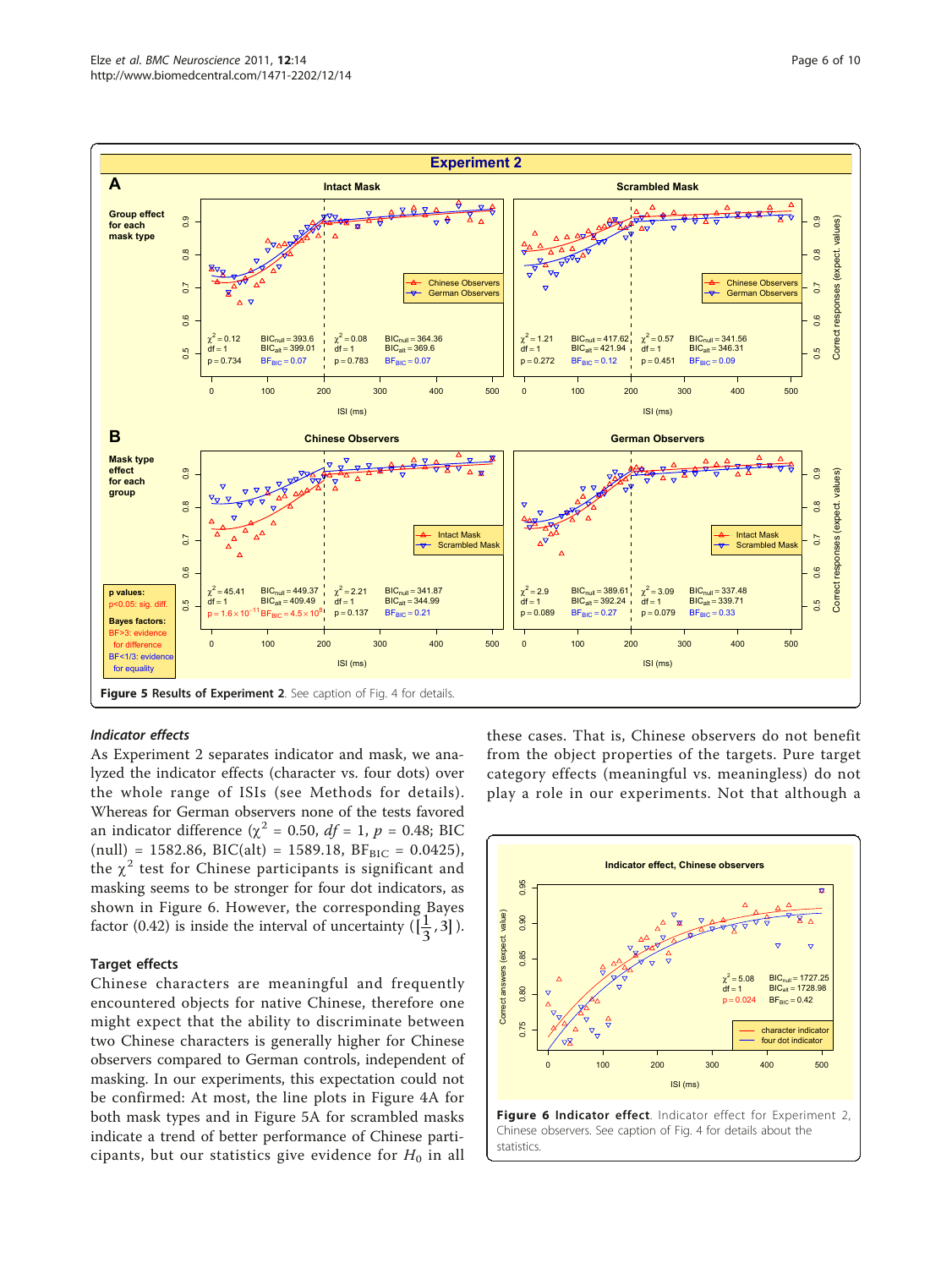visual inspection of group differences in performance (Figure [4A](#page-4-0)) leads to the impression of significance, group differences in mean are masked by large variability across observers within each group. In contrast to tests for group differences, this inter-observer variability only has a minor influence on tests of within-observer differences, e.g. mask type effects (see below).

#### Mask and indicator effects

Mask effects can be inferred from the short ISI analyses in Figure [4B](#page-4-0) and Figure [5B.](#page-5-0) In accordance with our assumption that prior experience can modulate the early time course of visual perception, for German observers it did not influence performance whether the mask was a Chinese character or a meaningless symbol, whereas the mask type impact for Chinese participants was substantial in both experiments. Chinese observers are significantly more impaired by real Chinese character masks, even if the latter appear at a spatially different location (as in Exp. 2). This provides evidence for our speculation illustrated in Figure [1](#page-2-0) that for Chinese participants an object substitution between target and mask occured.

Indicator effects can be analyzed by focussing on long ISIs in Figure [4B](#page-4-0): If the ISI is long enough, the mask impact on target discrimination will be weak, so performance differences can be attributed to the efficiency of the indicators in the first presentation frame (see Figure [3\)](#page-3-0). As masks and indicators were identical in Exp. 1, long ISI differences are likely to represent pure indicator effects in Figure [4B.](#page-4-0)

For Chinese participants, there is a substantial advantage for character indicators. This result is not surprising as character indicators together with the targets shape new real Chinese characters whereas four dot indicators slightly weaken the perception of "objectness" of the targets. For German observers, there seems to be the same trend, but only one of our two statistical tests favors a character indicator advantage whereas the other test yields uncertainty about the decision whether to prefer  $H_0$  or  $H_1$ . This trend might originate from the higher energy of the character indicator compared to the four dots so that the former has a higher impact on guiding attention to the target among the distractors.

Exp. 2 separates masks from indicators. If there had been an indicator effect independent of masking for Chinese observers in Exp. 1, we would expect such an effect for all ISIs in Exp. 2 as well. Figure [6](#page-5-0) indicates at least an according trend: While one of our two tests supports an advantage for character indicators, the second test reports uncertainty. For German observers, we did not find an indicator effect in Exp. 2. Taken together, the substantial character indicator advantage in Exp. 1 and the according trend in Exp. 2 for Chinese

participants give evidence that two pure Chinese characters are easier to discriminate for Chinese observers than two Chinese characters that are degraded by meaningless surrounding symbols (four dots).

#### Evidence for perceptual inference

Our results suggest an influence of perceptual inference on very early temporal processing: First, as in [[24](#page-9-0)], we find that target and mask stimuli can be spatially clearly separated (Figure [3B\(b\)\)](#page-3-0) so that contour similarity effects as a cause of masking are unlikely. Instead, target and mask are likely to be processed as objects, and the concept of OSM provides an explanation for the masking effect within each group, although it alone cannot explain the group differences between Chinese and Germans.

Second, as we presented the same stimuli to both groups, spatial arrangement or contour theories cannot account for the substantial differences for Chinese in contrast to German participants.

Third, the interaction effect for Chinese observers in Figure [4B](#page-4-0) is of special interest: For long ISIs, i.e. when mask impact is weak, it is easier to discriminate pure Chinese characters than Chinese characters surrounded by four dots. This is compatible with previous findings that target stimuli with greater meaning are less vulnerable to masking, which has been shown for targets like words or faces before [\[30](#page-9-0)]. However, if parts of the targets become masks, this effect is reversed, as can be seen for short ISIs. The greater meaning of the mask interacts with the greater meaning of the target and reverses the target meaning advantage. These findings support an inference explanation, that is the disruption of a reasoning process in which competing hypotheses are checked which are either from equally strong or from differently strong object categories.

Not only this interaction provides evidence for an inference process but also the nature of the difference in masking found for Chinese participants: Masking is stronger for character masks compared to non-character masks. For scrambled or four dot masks, a Chinese character, that is a sensible and frequently encountered object, is followed by an unintelligible symbol, whereas for character masks, the target is followed by another stimulus with the same "object qualities" which leads to object substitution within the same category (see Figure [1](#page-2-0)). As hypothesized above, the high degree of familiarity with the mask impedes the target discrimination for Chinese participants.

#### Object categorization speed and time course

Our study deals with rapid forced choice decisions between two object alternatives. Our results might be of interest for a different but related field: In recent years,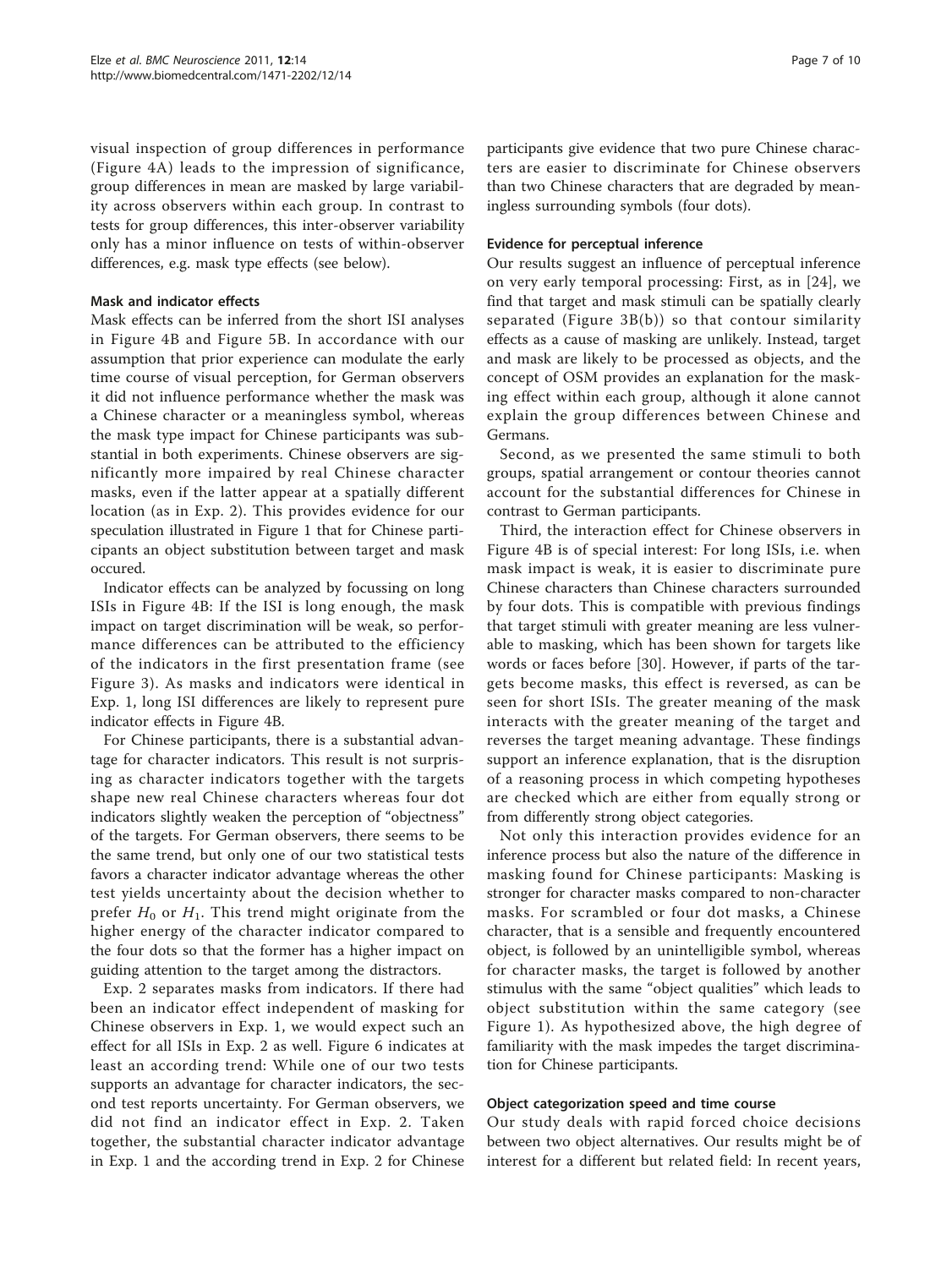a number of studies investigated the remarkable speed of visual object categorization [[31](#page-9-0)] which was characterized by electrophysiological differences or saccade direction differences that could be recorded already 150 ms and earlier after the stimulus onset [[32,33\]](#page-9-0). In such a two alternative forced choice task, the perceptual system can tune its prior projections based on experience. Such focused top-down projections might be the reason for early differences in electrophysiological and behavioral measurements as well as for the very early masking curve differences found in our study.

Brain imaging studies about the temporal sequence of inference processes are rare due to poor temporal resolution of common functional brain imaging techniques. Two recent studies focussed on the time course of attentional control by combining of electrophysiology and neuroimaging [[34](#page-9-0),[35\]](#page-9-0) and discussed contributions of frontal and parietal brain areas. Visuospatial attention as a mechanism of top down modulation of object perception might be closely related to the effects described in the current study. Our results and our experimental paradigm are hoped to inspire similar multi-methodological approaches to neuroanatomy which focus on prior experience on object recognition and reveal the temporal sequences of inference in the brain.

## Conclusions

Previous experiments gave rise to the explanation that hypotheses about percepts are iteratively checked against the visual input [\[22\]](#page-9-0) and are therefore compatible with the idea of perceptual inference. Our results add an important further evidence for the inference concept as it shows that the very early perceptual phenomenon OSM can be modulated by perceptual priors.

Our study demonstrates therefore an intriguingly early influence of accumulated prior experience that was built up independently of and long before our experiments. This influence of prior experience occurs as early as between 0 and 100-200 milliseconds after the perceptual onset of a visual event.

## Methods

The study is in compliance with the Helsinki Declaration [http://www.wma.net/en/30publications/10policies/](http://www.wma.net/en/30publications/10policies/b3/index.html) [b3/index.html](http://www.wma.net/en/30publications/10policies/b3/index.html) and has been approved by the local ethics committee of the Max Planck Institute for Mathematics in the Sciences (reference key: ElzeT1).

## **Participants**

The participants were recruited via a notice posted on campus of Leipzig University and were either master or PhD students or visiting guests. They were paid 7.5 Euro per hour for participation. All participants gave written informed consent to participate in the study.

Chinese observers were Chinese native speakers who had lived for no longer than six years in Germany. German observers reported no knowledge of Chinese language. All participants were naive w.r.t. the experiment and had normal or corrected to normal sight.

Participants in Experiment 1 were nine Chinese observers (3 female, 6 male, age range: 23 to 30, median age: 26) and nine German observers (5 female, 4 male, age range: 23 to 39, median age: 29). Experiment 2 has been conducted 2 months after Experiment 1 and was intended to confirm the effect found in Experiment 1 and to investigate further details of the findings. We contacted the observers who had participated in Experiment 1. Six of the German observers could participate in Experiment 2 (3 female, 3 male, age range: 26 to 39, median age: 29.5). Only 3 of the Chinese participants were still available for Experiment 2. In order to match the size of the groups, we found 3 additional Chinese observers via another notice on campus. The age range of the Chinese participants was 22 to 28 (1 female, 5 male, median age: 26). As the effect found in Experiment 1 had been substantial, we found it justified to perform Experiment 2 with six participants per group in contrast to the nine observers who had participated in Experiment 1.

## Apparatus

Stimuli were shown on an IIYAMA VisionMasterPro 514 monitor at a resolution of 800  $\times$  600 and a refresh rate of 200 Hz (frame duration: 5 ms). The experiments were controlled by the program FlashDot which was especially developed for this purpose and which we provide as an open source implementation for free [http://](http://www.flashdot.info) [www.flashdot.info](http://www.flashdot.info). Presentation timing specifications in text and figures were calculated by (number of frames)  $\times$ (frame duration). Note that this method of timing specification, although frequently used, neglects the effect of CRT phosphor decay [\[36\]](#page-9-0).

#### Stimuli and Procedure

The experiments consisted of 16 subsessions in each of which observers had to perform a two alternative forced choice task by reporting which character of a given pair of characters had been presented. The 16 pairs are shown in Figure [2](#page-3-0). The respective pair for each subsession was chosen in random order. The participant was instructed to report which of the two characters had been shown in each of the forthcoming trials by pressing either the left or the right mouse button.

All stimuli were presented on a black background. The Chinese character stimuli were centered on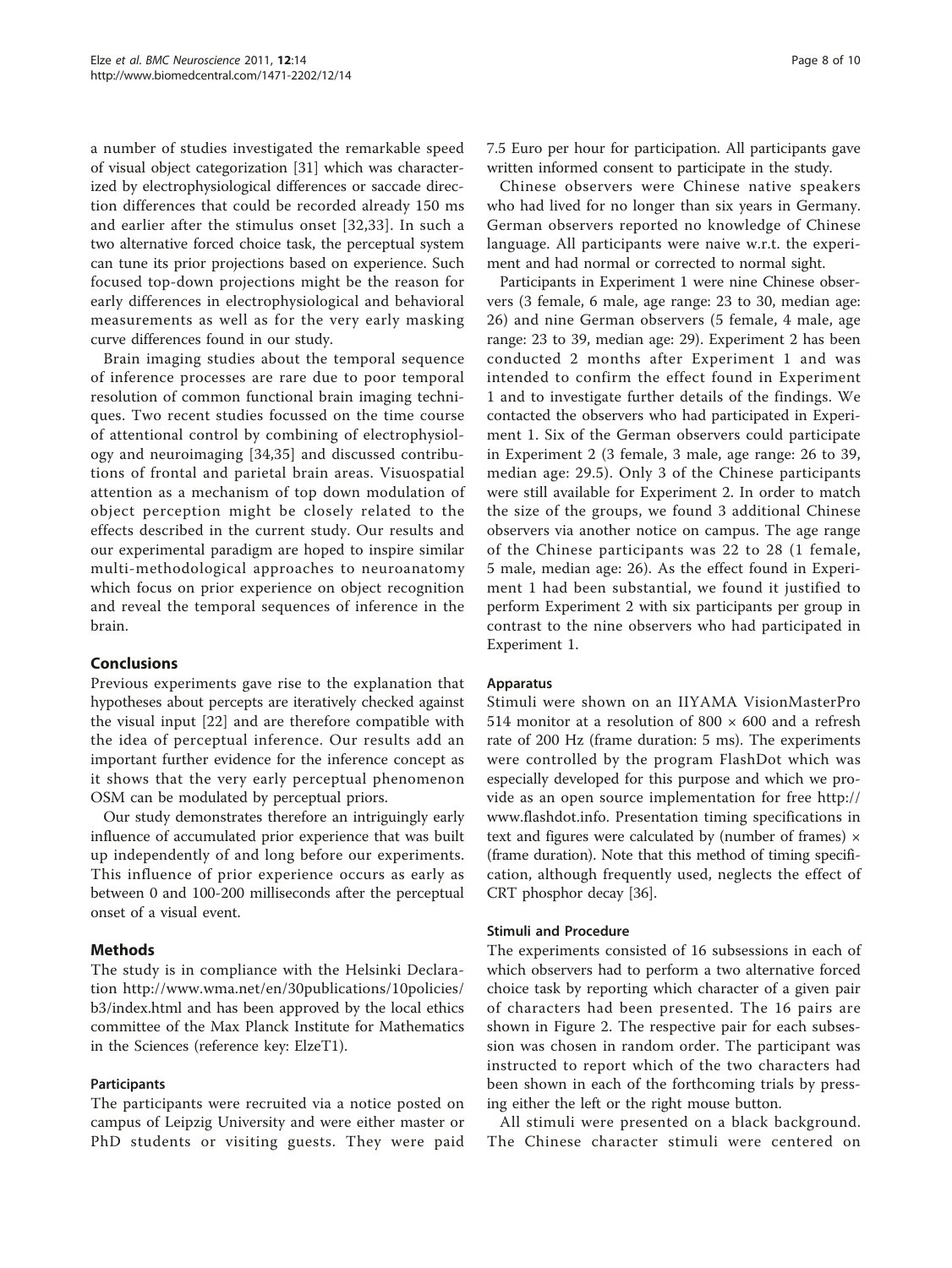invisible squares with a width of 2.29 visual degree. On any given trial, the circular display (radius: 3.57 degree) of the eight Chinese characters was flashed for 2 frames. One of the eight characters was indicated to be the target, in half of the cases by a surrounding character, in the other half by four dots. Observers fixated centrally.

After the disappearance of the circular display and a blank ISI lasting  $q \in \{0, 2, 4, \ldots 48, 52, 56, 60, \ldots 100\}$ frames, the mask was shown on the right hand side of the indicated target for 100 frames. In Experiment 1, the mask was identical to the indicator. In Experiment 2, in 50% of the cases, the mask was a Chinese character different from the target pair, in all other cases a scrambled version, where scrambling was realized by shuffling the pixel matrix of the character. Moreover, in half of the cases the indicator was a character as above, in the other half four dots. There were 16 subsets of trials determined by the 16 target pairs.

After the disappearance of the trailing mask, a blank screen indicated the participant to give the response. Observers were instructed to report as correctly as possible. Each ISI  $q$  occured four times in each trial subset in random order, so that each observer gave 16 (pairs)  $\times$ 38 (ISIs)  $\times$  4 (repetitions) = 2432 responses. Between the trials, a central fixation cross was shown that disappeard one frame before the start of the next trial.

Prior to each experiment, each participant underwent a training in order to get familiar with the experimental tasks. In the training, the circular display for pair 1 was flashed together with the four dot indicator, but no mask was shown (pure target discrimination task). The training was finished when the participant answered correctly in more than 80% of the preceding 10 trials. A participant could pass the training with a minimum number of nine trials (in the case that the participant responded to all of them correctly).

#### Data Analysis

#### Models

We represent observers' correctness for each condition by expectation values  $E$  calculated according to the Laplace Rule of Succession ( $E = \frac{s + h}{n + h}$  $\frac{1}{2}$ , s: number of successes, n: number of all trials in the condition). For further analyses, we applied a Generalized Linear Model approach and linearized the  $E$  values to  $y$  values by the logit transform:  $\gamma = \log it(E) = \log \left( \frac{E}{1 - E} \right)$ .

In order to analyze the effects of the respective conditions (mask type/group/indicator), we fitted models to the logits  $y$ . We analyzed the data separately for long  $($ 200 ms) and short ( $\geq$  200 ms) ISIs.

As for long ISIs, we fitted linear models to the data. The null model consists of a single line, the respective alternative model contains two lines each of which

represents one of the two respective conditions. For instance, the group effect was analyzed by the following two models:

alt : 
$$
\gamma_{ijk} = \beta_0 + \beta_1 q_i + \beta_G \delta(j, \text{Chinese}) + s_k + \varepsilon_{ijk}
$$
 (1)

$$
\text{null}: \gamma_{ik} = \beta_0 + \beta_l q_i + s_k + \varepsilon_{ik} \tag{2}
$$

where  $q_i$ : ISIs,  $\delta(x, y) := 1$  if  $x = y$ , 0 else,  $s_k$ : random effects for interindividual differences in performance, and parameters  $\beta$  to be fitted, where  $\beta_0$  denotes the general slope and the other indices indicate the effect they represent (I for ISI, G for group). Unobserved stochastical components are denoted by  $\varepsilon$ .

Mask type effects were analyzed by analogous models:

alt : 
$$
\gamma_{ijk} = \beta_0 + \beta_1 q_i + \beta_M \delta(j, \text{scrambled}) + s_k + \varepsilon_{ijk}
$$

null: 
$$
\gamma_{ik} = \beta_0 + \beta_I q_i + s_k + \varepsilon_{ik}
$$
.

As for short ISIs, the plots of the means of the expectation values indicate slight "U shapes" with a minimum for ISIs greater than zero, so that a linear model might not be a good choice. Therefore, we included a quadratic term (here for the group comparison):

alt : 
$$
\gamma_{ijk} = \beta_0 + \beta_I q_i + \beta_I q_i^2 + \beta_G \delta(j, \text{Chinese}) + s_k + \varepsilon_{ijk}
$$
 (3)

null: 
$$
\gamma_{ik} = \beta_0 + \beta_l q_i + \beta_l q_i^2 + s_k + \varepsilon_{ik}
$$
 (4)

In comparison with linear models (1) and (2), the inclusion of quadratic terms, (3) and (4), yielded substantially better fits.

For the additional indicator models for Experiment 2 we did not separate long and short ISIs as we were interested in an overall effect. We fitted models with an additional quadratic term like in (3) and (4). Although models without the quadratic term yielded very similar results, the model fit for the quadratic models was substantially better.

## Tests

The respective null and alternative models have been compared by two independent statistical tests. First, we calculated a likelihood ratio  $\chi^2$  test. This test computes a test statistics from the ratio of the likelihoods Λ for the null and the alternative model and approximates the test statistics -2 log  $\Lambda$  by a  $\chi^2$  distribution. The resulting  $p$  value is the probability, assuming the null is true, to obtain a value of the test statistic as or more extreme than the one obtained from our data. Note that this is not the probability that the null is true. This test was mainly chosen because it is conventional and frequently